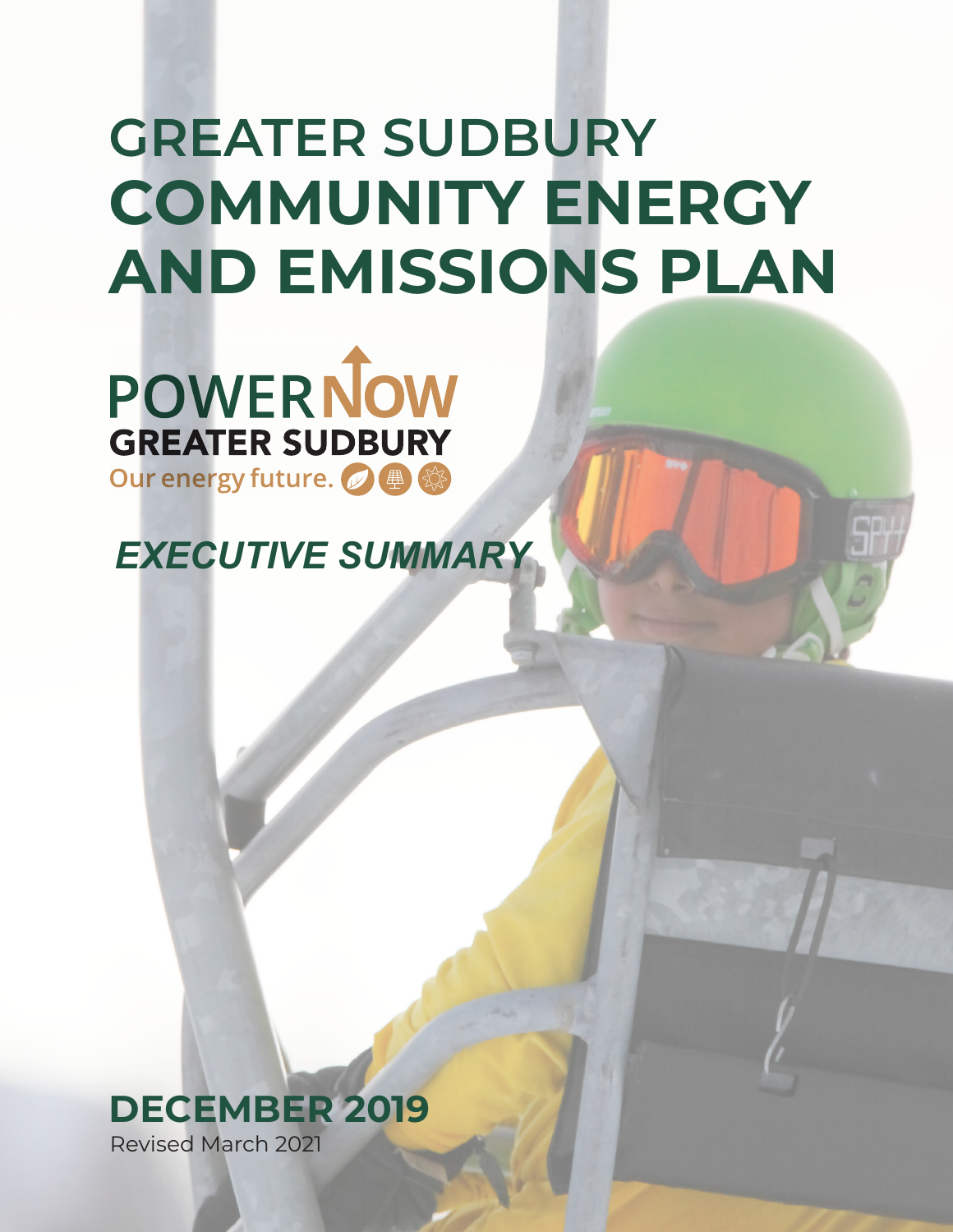## **Acknowledgements**

Greater Sudbury's Community Energy and Emissions Plan (CEEP) development took place over almost two years. We thankfully acknowledge the following individuals and organizations in the CEEP's preparation.

#### **Lead City Staff**

Stephen Monet, Ph.D., Manager, Environmental Planning Initiatives Jennifer Babin-Fenske, Ph.D., Coordinator of EarthCare Sudbury Sajeev Shivshankaran, P.Eng., CEM, Energy & Facilities Engineer

#### **Stakeholder Working Group Invitees**

| <b>Greater Sudbury Utilities</b>           | Atikameksheng Anishnawbek First Nation        |
|--------------------------------------------|-----------------------------------------------|
| Union Gas                                  | Conseil scolaire public du Grand Nord de      |
| <b>NORCAT</b>                              | l'Ontario                                     |
| Vale                                       | Conseil scolaire catholique du Nouvel-Ontario |
| United Way Centraide North East Ontario    | Sudbury Catholic District School Board        |
| reThink Green/Green Economy North          | Greater Sudbury Housing Corporation           |
| Laurentian University                      | CGS Economic Development Division             |
| Cambrian College                           | City of Greater Sudbury - Water/Wastewater    |
| College Boreal                             | Division                                      |
| <b>Wahnapitae First Nation</b>             | Dalron/Sudbury and District Home Builders     |
| Glencore                                   | Association                                   |
| Hydro One                                  | Ontario Ministry of Natural Resources and     |
| Greater Sudbury Chamber of Commerce        | Forestry                                      |
| Electric Vehicle Society - Greater Sudbury | New Sudbury Centre                            |
| Rainbow District School Board              |                                               |
|                                            |                                               |

### **Funding Partners**

The preparation of this plan was carried out with assistance from the Government of Canada and the Federation of Canadian Municipalities. Notwithstanding this support, the views expressed are the personal views of the authors, and the Federation of Canadian Municipalities and the Government of Canada accept no responsibility for them.

Project funding support provided by the Government of Ontario.

#### COCO SUSTAINABILITY **CEEP Preparation**

Note: In March 2021 this document was revised from its original December 2019 publication to include industrial energy and emissions information that had unintentionally been omitted.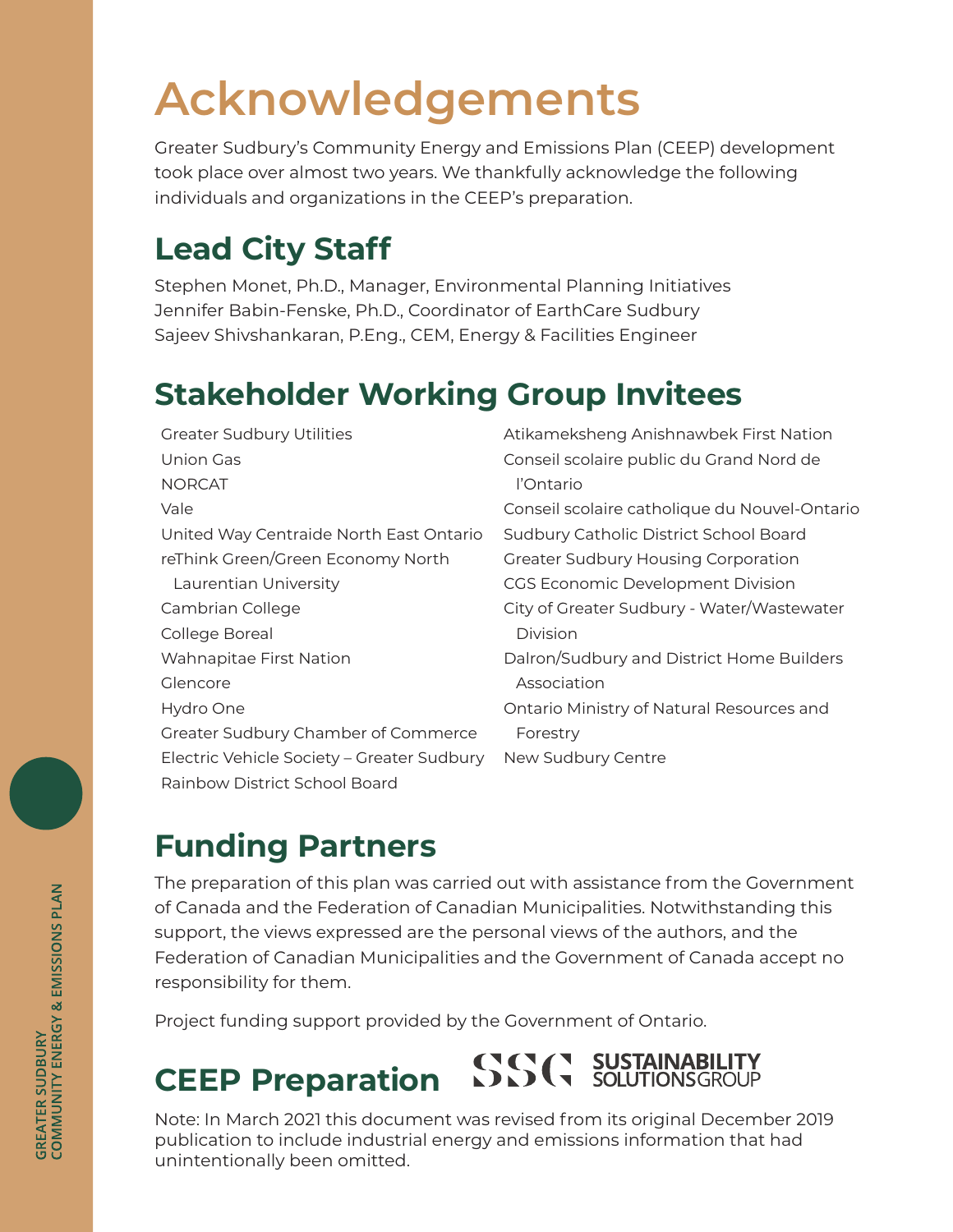### **Greater Sudbury by the Numbers**

|                                                                       |                              | % change         |
|-----------------------------------------------------------------------|------------------------------|------------------|
|                                                                       |                              | <b>over 2016</b> |
| <b>Population, 2016</b><br>(Adjusted for student population)          | 176,435                      |                  |
| <b>Population, 2050</b><br>(Adjusted for expected student population) | 184,080                      | $+4.3%$          |
| <b>New dwellings, 2016-2050</b>                                       | 5,153                        | $+7.4%$          |
| New non-residential floor space, 2016-2050                            | 379,118 m <sup>2</sup>       | $+9.5%$          |
| <b>2016 total GHG emissions</b>                                       | 1,753,900 tCO <sub>,e</sub>  |                  |
| <b>2050 total GHG emissions</b><br>under current trajectory           | 1,626,400 tCO <sub>2</sub> e | $-7%$            |
| <b>2050 total GHG emissions</b><br>under CEEP implementation          | 0 tCO <sub>,e</sub>          | $-100%$          |
| 2016 per capita GHG emissions                                         | 9.9 tCO <sub>2</sub> e       |                  |
| 2016 per capita net emissions<br>under current trajectory             | 8.8 tCO <sub>2</sub> e       | $-12%$           |
| 2050 per capita net emissions<br>under CEEP implementation            | 0 tCO <sub>se</sub>          | $-100%$          |
| 2016 total energy consumption                                         | 39.3 million GJ              |                  |
| 2050 total energy consumption<br>under current trajectory             | 37.0 million GJ              | $-6%$            |
| 2050 total energy consumption<br>under CEEP implementation            | 17.4 million GJ              | $-56%$           |
| 2016 total energy costs                                               | \$980M                       |                  |
| 2050 total energy costs<br>under current trajectory                   | \$1,150M                     | +17%             |
| 2050 total energy costs<br>under CEEP implementation                  | \$538M                       | -45%             |
| Person years employment generated<br>by the CEEP, 2020-2050           | 44,000                       |                  |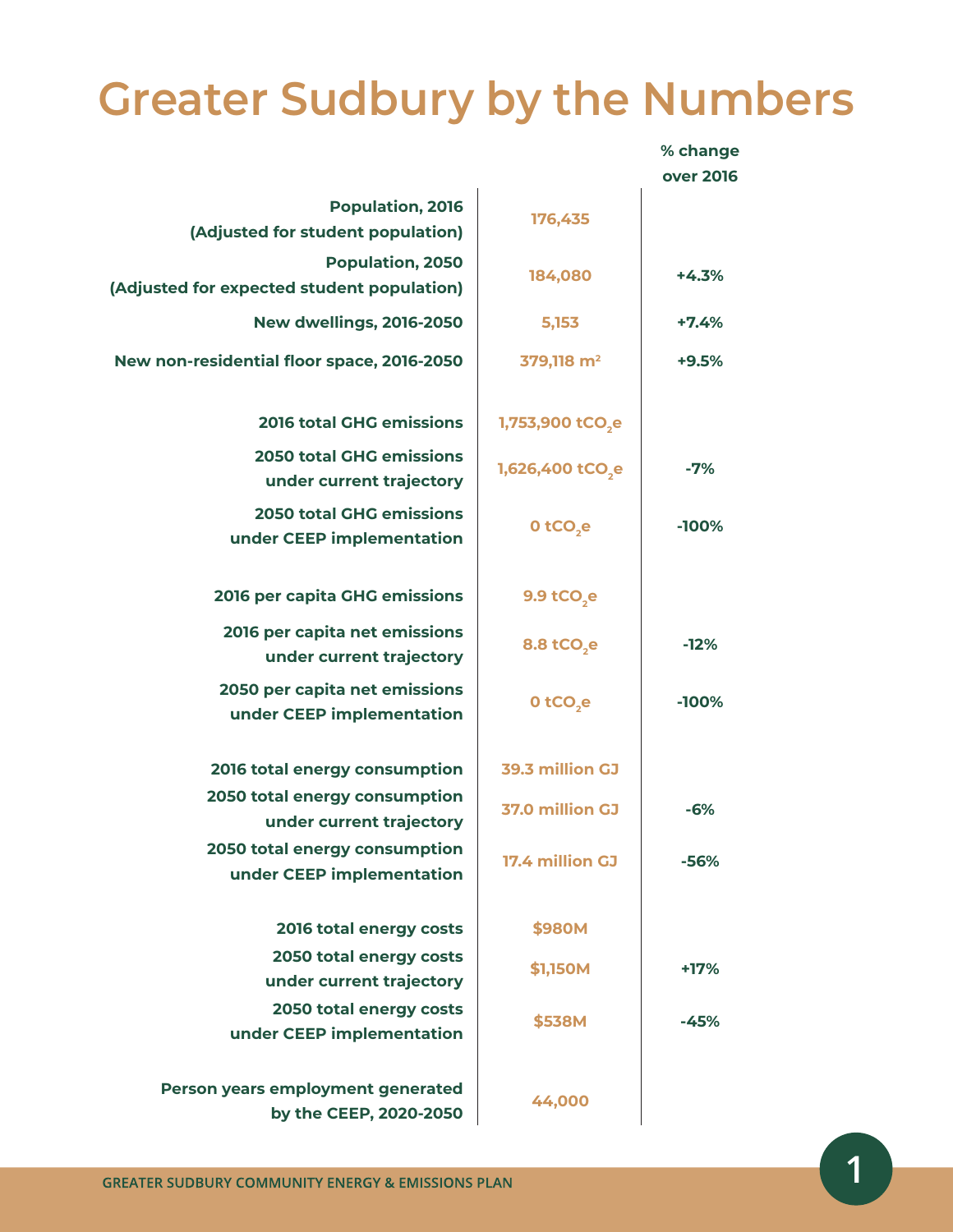## **Executive Summary**

Greater Sudbury's Community Energy and Emissions Plan (CEEP) follows from decades of energy and emissions reduction initiatives in the community and responds to City Council's May 28, 2019 Climate Emergency declaration. A climate change mitigation plan, it parallels the City's climate change adaptation planning efforts. The CEEP uses energy, emissions, land-use, and financial modelling to determine the community-wide efforts required to meet a 2050 net-zero emissions target. This target requires the reduction of 1.6 million tonnes of emissions in the target year of 2050. The Plan also describes the efforts required to meet an 80% of 2016 emissions levels reduction target by 2050 for comparison.

The CEEP employs three key concepts in determining its recommended actions:

- **1.** The Reduce-Improve-Switch paradigm (reduce energy use, improve efficiency, and switch to low-carbon energy sources);
- **2.** Community energy planning prioritization; and
- **3.** Infrastructure, mechanical, and energy systems turnover.

These concepts are applied to energy and emissions actions in 8 strategy sectors, in which there are 18 CEEP goals:

| <b>STRATEGY SECTOR</b> |                                                          | <b>GOAL</b>                                                                                                                                                                                                                                                                                                                                                                                                 |
|------------------------|----------------------------------------------------------|-------------------------------------------------------------------------------------------------------------------------------------------------------------------------------------------------------------------------------------------------------------------------------------------------------------------------------------------------------------------------------------------------------------|
|                        | <b>COMPACT,</b><br><b>COMPLETE</b><br><b>COMMUNITIES</b> | <b>Goal 1: Achieve energy efficiency and emissions</b><br>reductions by creating compact, complete<br>communities through infill developments,<br>decreasing dwelling size through an increase in<br>multi-family buildings, and increasing building type<br>mix.                                                                                                                                           |
| 2.                     | <b>EFFICIENT</b><br><b>BUILDINGS</b>                     | <b>Goal 2: Periodically increase the energy efficiency</b><br>of new buildings until all new buildings in 2030<br>onward are Passive House energy efficiency<br>compliant.<br>Goal 3: The existing building stock is retrofit for<br>50% increased energy efficiency by 2040 and large<br>buildings are routinely recommissioned<br><b>Goal 4: Achieve net-zero emissions in City buildings</b><br>by 2040. |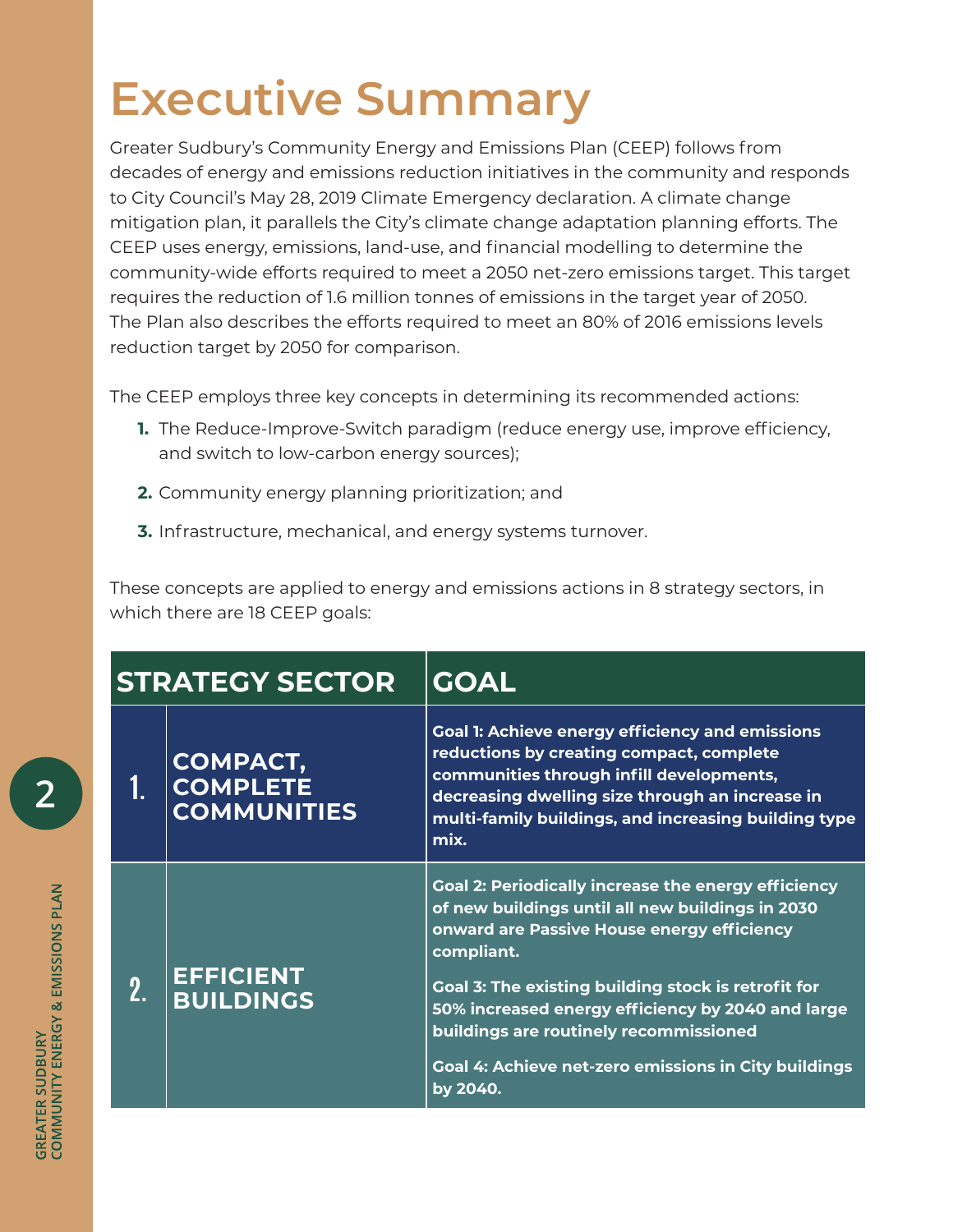|    | <b>STRATEGY SECTOR</b>                                        | <b>GOAL</b>                                                                                                                                                                                                                                                                                                                                                                                                                                                                                                                                              |
|----|---------------------------------------------------------------|----------------------------------------------------------------------------------------------------------------------------------------------------------------------------------------------------------------------------------------------------------------------------------------------------------------------------------------------------------------------------------------------------------------------------------------------------------------------------------------------------------------------------------------------------------|
| 3. | <b>WATER,</b><br><b>WASTEWATER,</b><br><b>AND SOLID WASTE</b> | Goal 5: Decrease energy use in the potable water<br>treatment and distribution system by up to 60% by<br>2050.<br>Goal 6: Achieve 90% solid waste diversion by 2050.<br>An organics and biosolids anaerobic digestion<br>facility is operational by 2030.                                                                                                                                                                                                                                                                                                |
| 4. | <b>LOW-CARBON</b><br><b>TRANSPORTATION</b>                    | <b>Goal 7: Enhance transit service to increase transit</b><br>mode share to 25% by 2050.<br>Goal 8: Achieve 35% active mobility transportation<br>mode share by 2050.<br><b>Goal 9: Electrify 100% of transit and City fleet by</b><br>2035.<br>Goal 10: 100% of new vehicle sales are electric by<br>2030.                                                                                                                                                                                                                                              |
| 5. | <b>INDUSTRIAL</b><br><b>EFFICIENCY</b>                        | <b>Goal 11: Reduce industrial processes emissions 50%</b><br>and mining sector energy use 35% by 2040. All<br>new mining vehicles purchased after 2030 are<br>electric.                                                                                                                                                                                                                                                                                                                                                                                  |
| 6. | <b>LOCAL CLEAN</b><br><b>ENERGY</b><br><b>GENERATION</b>      | <b>Goal 12: Establish a renewable energy cooperative</b><br>(REC) to advance solar energy systems and other<br>renewable energy efforts of the CEEP.<br>Goal 13: Install 10 MW of ground mount solar PV<br>each year, starting in 2022.<br>Goal 14: Install net metered solar photovoltaic<br>(PV) systems on 90% of new buildings and 80% of<br>existing buildings, supplying 50% of their electric<br>load.<br><b>Goal 15: Expand the downtown district energy</b><br>system to 23 MW capacity.<br>Goal 16: Install 50 MW of renewable energy storage. |
| 7. | <b>LOW-CARBON</b><br><b>ENERGY</b><br><b>PROCUREMENT</b>      | Goal 17: Procure 100% of community-wide grid<br>electricity and 75% of natural gas demand from<br>renewable sources by 2050.                                                                                                                                                                                                                                                                                                                                                                                                                             |
| 8. | <b>CARBON</b><br><b>SEQUESTRATION</b>                         | <b>Goal 18: Increase the reforestation efforts of the</b><br><b>Regreening Program.</b>                                                                                                                                                                                                                                                                                                                                                                                                                                                                  |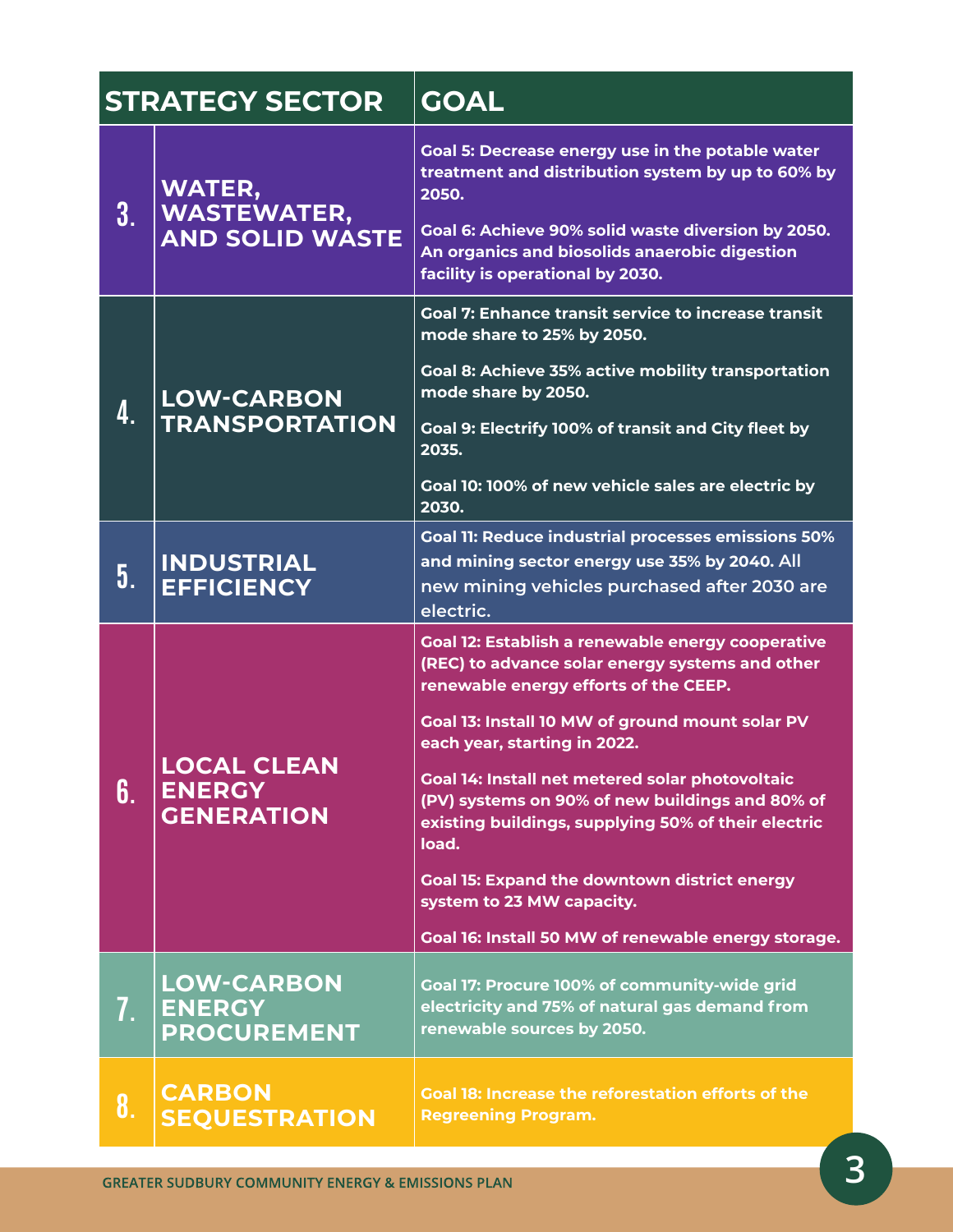

**Figure 1. Wedge diagram showing the emissions reduction of each action in the CEEP Climate Emergency scenario, including emissions reduction percentage targets (of 2016 emissions levels). Note that although water use efficiency and water pumping efficiency actions save energy, their emissions saving is negligible and does not display on this graph.** 

Figure 1 shows the emissions reductions effects of the best action options to achieve the 18 goals, and thus the 2050 net-zero emissions target. The top line of the graph indicates emissions under a business as usual scenario (i.e. accounting for current trends and plans). Energy efficiency, energy generation, and vehicle electrification actions will achieve the majority of emissions reductions. A variety of smaller actions are critical for achieving the remainder of reductions. These actions reduce 91% of 2016 emissions levels in the year 2050 (1.46 million tonnes CO2e), leaving 155,000 tonnes of carbon dioxide equivalent (tCO<sub>2</sub>e) present in that year.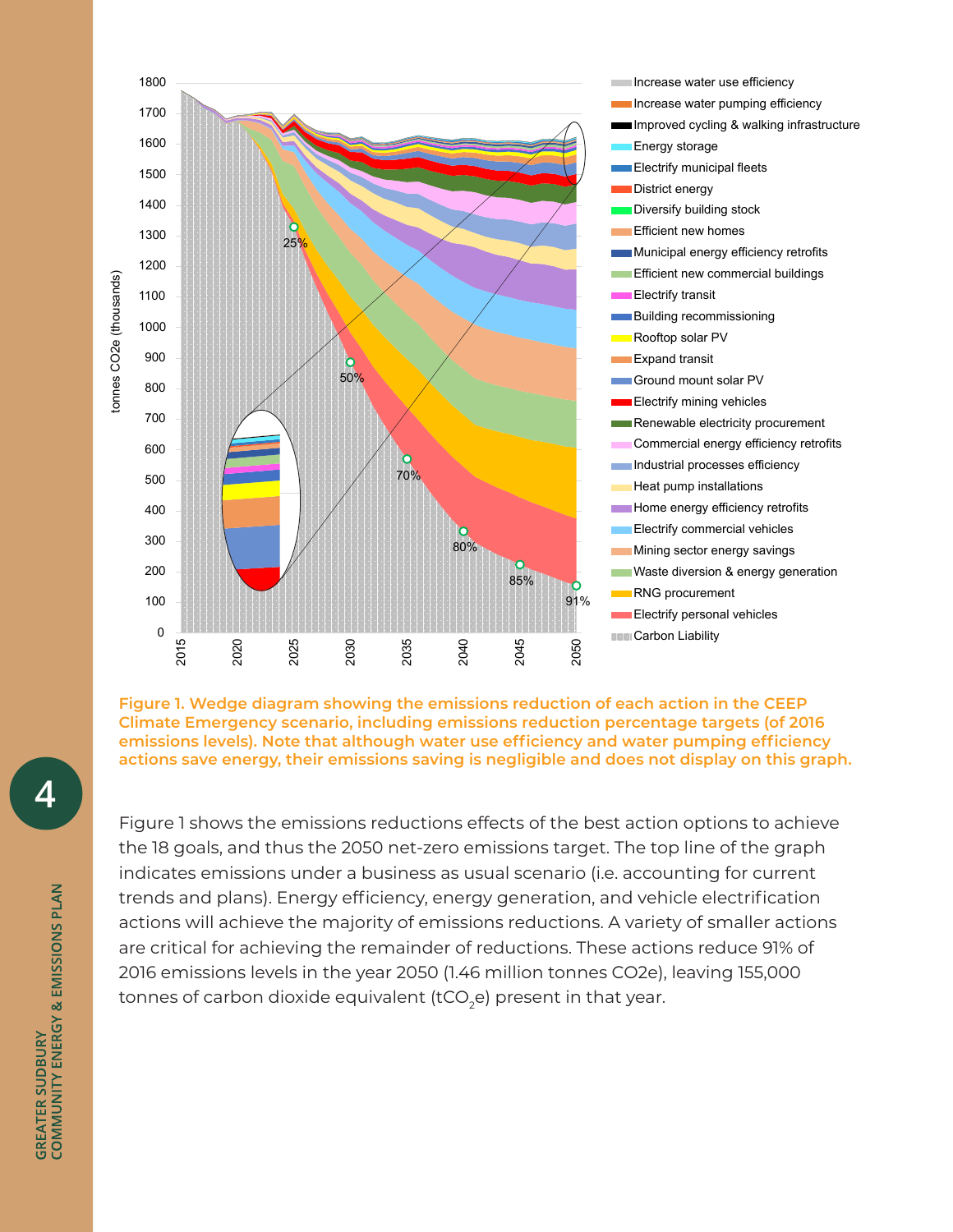The final 155,000 tCO<sub>2</sub>e in 2050 could be completely reduced to meet the net-zero goal through some combination of approaches including:

- y Increasing RNG use from the current goal of 75% natural gas replacement to 100% replacement, including in district energy systems;
- Operating all industrial activities on biofuels or renewable electricity;
- Expanding gas capture to all landfill and wastewater operations; and
- Carbon sequestration.

Carbon sequestration is a promising option, as Greater Sudbury's Regreening Program has already proven to be a successful reforestation effort with sizeable sequestration results.

Financial modelling of CEEP actions determined their high-level costs and savings between 2020 and 2050 (Figure 2) as compared to expected costs and savings under a business as usual scenario. The costs and savings will be community-wide (i.e. not solely incurred by the City). Costs are incurred by energy generation infrastructure provision, transition to electric vehicles, building energy efficiency retrofits, etc. Savings are made through reduced vehicle and equipment operations and maintenance, avoided carbon tax payments, energy use cost savings, and revenues from local energy generation. By 2050 cumulative CEEP implementation costs total \$7.37B (net-present value of \$4.89B at a 3% discount rate). Total net savings reach \$19.56B (net-present value of \$9.97B net-present value). Financial modelling also estimates that 44,000 person years of employment will be generated by CEEP actions between 2020 and 2050.



**Figure 2. Summary of annual CEEP costs (above x-axis) and savings (below x-axis) relative to**